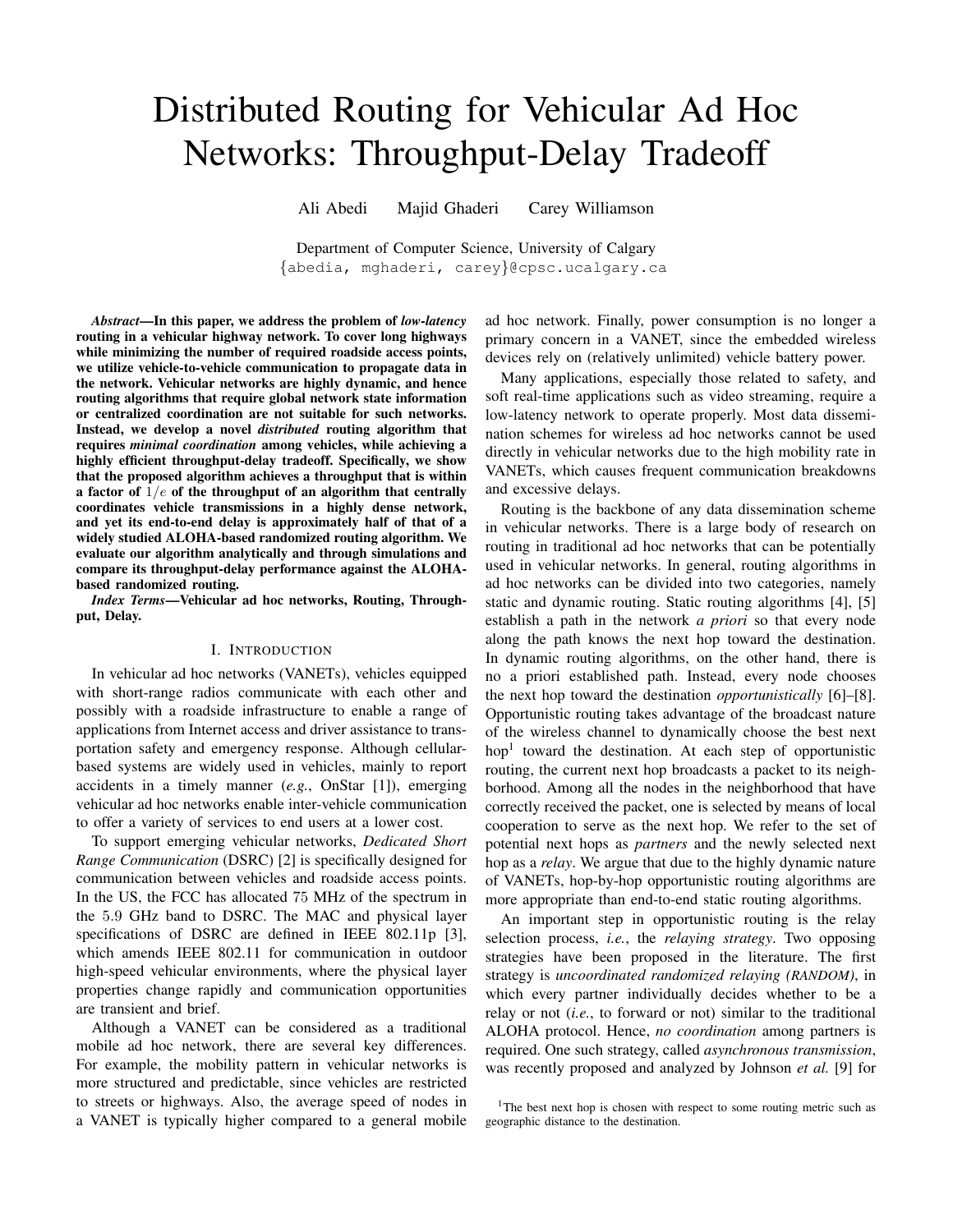data dissemination in vehicular networks. It can be shown that RANDOM achieves throughput that is within a factor of  $1/e$  of that for a strategy that perfectly schedules all packets in the network; however, RANDOM suffers from long delays [9]. The second strategy is *coordinated geographic relaying (GEOGRAPHIC)*, in which the partner that is closest to the destination is selected as the relay. Obviously, this strategy requires knowledge of the position of every partner, and perfect coordination amongst them. A family of geographic routing algorithms exists in the literature [7], [8]. In general, GEOGRAPHIC minimizes the path length (*i.e.*, the distance packets travel to reach the destination), but suffers from low throughput and high end-to-end delay, since coordination amongst partners requires multiple rounds of message exchange to select a relay consensually. The relay selection is particularly challenging in VANETs due to rapid changes in network connectivity, unreliable nature of wireless channels, and the fact that some partners may not be within transmission range of each other.

In this paper, we develop a novel threshold-based relaying strategy called *uncoordinated optimized relaying (OPTI-MIZED)*. OPTIMIZED achieves path length similar to GEO-GRAPHIC and throughput similar to RANDOM, while requiring no coordination among partners. The basic idea is that, in a highway network, those partners (*i.e.*, potential relays) that are farther away from the transmitter should have a higher chance to become a relay and forward data. With the RANDOM strategy, relays are uniformly selected among partners, while in OPTIMIZED the probability is related to the distance from the transmitter. The relay selection still happens in a distributed and uncoordinated manner, which is desirable for vehicular environments.

Our contributions can be summarized as follows:

- 1) We develop a novel relaying strategy that is both throughput and delay efficient, while requiring no coordination for relay selection.
- 2) We build a mathematical model based on the theory of non-homogeneous Poisson processes to analyze the performance of the proposed relaying strategy.
- 3) We conduct simulations to investigate the performance of the proposed strategy, comparing it with a well-known randomized strategy.

The rest of this paper is organized as follows. In Section II, we briefly survey some well-known ad-hoc routing paradigms that might be used in vehicular ad-hoc networks. In Section III, we describe the system model considered in this paper along with our assumptions. Section IV is dedicated to our proposed relaying strategy and its analysis. Simulation results are presented in Section V, where we study the performance of the proposed strategy and validate the accuracy of our analysis. Finally, our conclusions as well as future research directions are discussed in Section VI.

# II. RELATED WORK

To establish communication between vehicles and access points, traditional multi-hop routing techniques such as AODV [10] could be used. However, their route discovery mechanisms impose significant overhead in highly dynamic vehicular networks. In particular, the discovered route between a source and destination breaks frequently because of the high mobility of nodes, and the ensuing flooding of new route discovery packets consumes time and network bandwidth.

In contrast, the opportunistic routing paradigm [11] exploits the dynamics of mobile ad hoc networks by choosing the next hop opportunistically after the transmission of the packet, rather than following a pre-established path as in AODV. After a packet is relayed, one node among the nodes that received the packet is selected as the forwarder. In opportunistic routing, however, nodes require some information about their 1-hop neighbors in order to decide on the next hop, so they frequently send out beacon messages announcing their current location, speed, and direction. With high mobility rates in a VANET, such information quickly becomes obsolete, necessitating more frequent beacon messages, and increasing the coordination overhead of the routing protocol [11], [12]. For instance, the ExOR opportunistic routing scheme [13] transmits batches of packets across each hop, rather than single packets, to amortize the coordination overhead. However, these schemes still cannot guarantee packet delivery, since topology changes between coordination phases are not detected. Moreover, in some opportunistic routing schemes, a node is selected as the next hop only if it can relay the packet to other potential forwarders. Although the node considers potential forwarders in its neighborhood (*i.e.*, based on recently received beacon messages), occasionally all of these nodes miss the relayed packet, leading to additional retransmission coordination overhead.

A closely-related problem that has received considerable attention in mobile ad-hoc networks is the *broadcast storm* problem [14], in which multiple forwarders try to relay a packet at almost the same time. This issue is especially important in vehicular ad-hoc networks when the node density is high. Several routing schemes have been proposed to manage the broadcast storm problem. One solution is to select the node farthest from the source in order to make the multi-hop forwarding more efficient [15]. To this end, different mechanisms have been proposed to bias the forwarding probability based on a node's distance from the transmitter.

One such group of broadcast schemes adopts a probabilistic mechanism to select the next hop. Wisitpongphan *et al.* [14] propose three probabilistic schemes for rebroadcasting the received message. The weighted p-persistent broadcasting scheme employs a rebroadcasting probability function that is 0 at the transmitter and linearly increases to 1 at the limit of the transmission range. A similar approach has been proposed in [16] to dynamically adjust backoff timers; in particular, the contention window is set inversely proportional to the distance from the source.

The idea of assigning a higher priority to the farthest node from the transmitter has also been utilized in time-slotted systems. The slotted 1-persistent and p-persistent broadcasting schemes proposed in [14] try to bias the rebroadcasting priority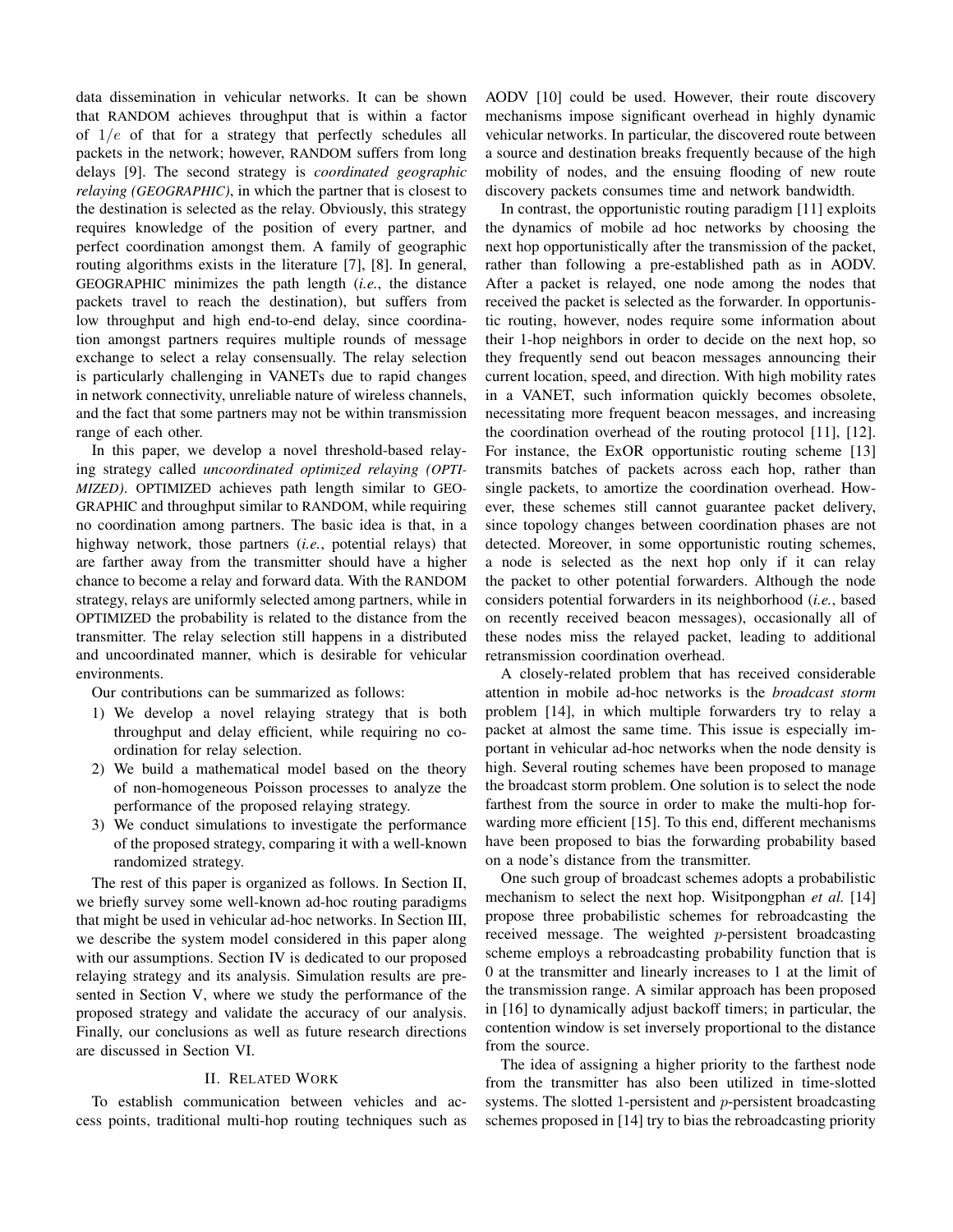towards more distant nodes. In these schemes, when a node receives a packet, it delays rebroadcasting so that farther nodes have a higher priority in forwarding the packet. A similar rebroadcasting scheme has been proposed in [17], which prioritizes the nodes based on their distance from the transmitter by delaying retransmissions.

Other schemes select the next hop deterministically using a next-hop selection phase. For instance, the Urban Multihop Broadcast (UMB) protocol [18] addresses the broadcast storm problem in vehicular networks using a coordination phase to choose the next hop. To reduce hop-count, this technique selects the vehicles farthest from the source as relay nodes, using the black-burst method. The main drawback of this scheme is the requirement for repeaters at intersections, making deployment challenging. The authors later addressed this issue in [19] by introducing a fully Ad-hoc Multi-hop Broadcast (AMB).

All of the above mentioned works employ *heuristic* forwarding policies to reduce delay and improve throughput. Our main contribution in this work is to mathematically characterize the *optimal forwarding strategy* for this family of opportunistic routing algorithms. Specifically, we prove that the optimal forwarding strategy is a *threshold-based step function* of the distance from the transmitter. We then develop a model based on the theory of Poisson Processes to find the optimal threshold that characterizes this step function. Our model is general and considers several important network parameters such as the vehicle density on the road and probabilistic packet reception. Using the insights obtained from our analysis, we then develop an optimal routing scheme (OPTIMIZED) that achieves throughput and delay comparable to fully coordinated opportunistic routing schemes without requiring any node coordination.

#### III. SYSTEM MODEL

In this section, we describe the system model and discuss the assumptions considered in this paper.

# *A. Network Model*

Our network model consists of multiple roadside wireless access points (APs) installed along the highway, every few kilometers. The APs are connected to the Internet via some backbone network infrastructure (wired or wireless), as depicted in Figure 1. For modeling purposes, we assume that vehicles arrive at the highway according to a Poisson process, whose rate determines the density of vehicles on the highway. Once on the highway, the *freeway mobility model* [20] determines the speed of all vehicles based on a set of rules to emulate the movement of vehicles.

Since it is not possible to populate the entire highway with APs, multi-hop transmission is used between nodes to propagate packets to the appropriate roadside AP. A vehicle can communicate directly with a roadside AP, or with another nearby vehicle on the highway, as shown in Figure 1.



Figure 1. Network structure and query/response mechanism.

# *B. Application Model*

A variety of applications are envisioned for VANETs [21]. In general, these applications are designed based on two paradigms, namely *push-based* and *pull-based* models, or a combination of the two models referred to as the *hybrid* model. In the push-based model, popular data such as traffic information is broadcast to vehicles on the road in a specific region. In contrast, in the pull-based model, a *query-response* model is employed, where a user queries for a specific information item on-demand. For instance, user applications such as web browsing and entertainment services have recently received considerable attention in VANETs [21], [22]. These applications require *low-latency* pull-based systems to operate effectively. For concreteness, in this paper, we focus on pullbased applications and cast our routing algorithm in the context of the underlying query/response mechanism, as shown in Figure 1.

#### *C. Routing Model*

If a vehicle is within the transmission range of an access point, then direct communication takes place between the vehicle and the access point. Otherwise, an opportunistic multi-hop routing is used to deliver packets from roadside APs to vehicles and vice versa. At each step of the multi-hop routing, *i.e.*, a *hop*, a vehicle (or an AP) broadcasts a packet to its neighborhood. Among the nodes that have successfully received the packet (*i.e.*, partners), one is selected to forward the packet next (*i.e.*, a relay). The mechanism that selects the relay is called the *relaying strategy*, which is the subject of Section IV.

# *D. Packet Reception Model*

We consider two commonly used wireless channel models [23], namely the *Unit Disk Graph model* (UDG) and the *Log-Normal Shadowing model* (LNS). UDG is a simple model that assumes all receivers within the transmission range of the transmitter receive all packets successfully, implying a perfect circle as the reception area. LNS, on the other hand, is more realistic and has been widely used to model packet reception probability in wireless networks.

Let  $f(x)$  denote the probability of receiving a packet correctly at distance  $x$  from the transmitter. LNS defines this function as follows [23]:

$$
f(x) = \begin{cases} 1 - \frac{1}{2} \left(\frac{x}{R}\right)^{2\beta}, & 0 < x \le R\\ \frac{1}{2} \left(\frac{2R - x}{R}\right)^{2\beta}, & R < x \le 2R\\ 0, & \text{otherwise} \end{cases}
$$
(1)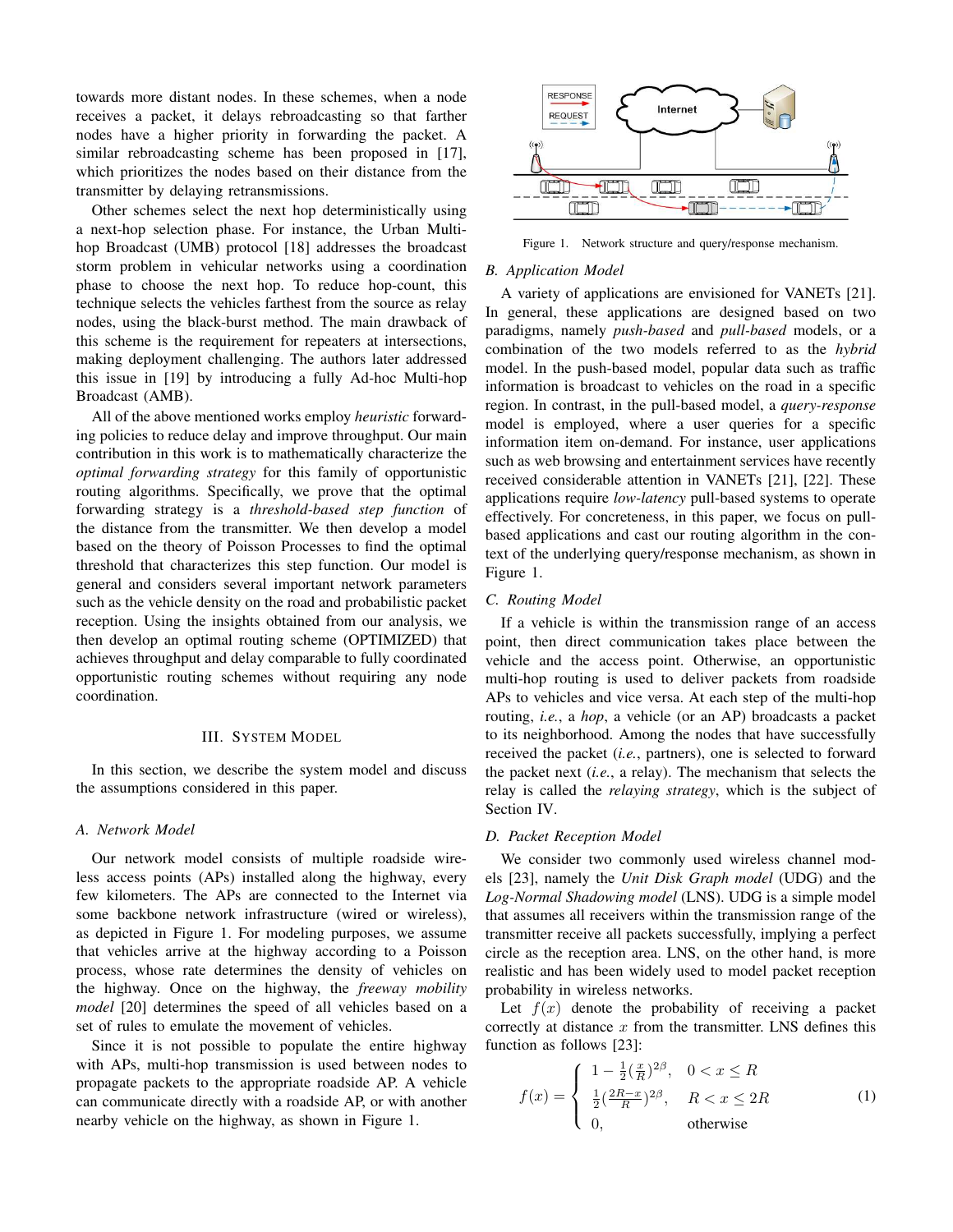where  $\beta$  is the power attenuation factor, which typically varies between 2 and 6 depending on the propagation environment. For the highway environment, we set  $\beta = 2$ . The parameter R denotes the transmission range and is set to 1000 meters as the new IEEE 802.11p standard supports wireless communication up to one kilometer [9].

# *E. Mobility Model*

The freeway mobility model [20] is adopted to emulate vehicle movements on a highway. This model can simulate a bidirectional multi-lane highway that gets the highway path from an input map. The advantage of this model is its consideration of the temporal, spatial, and geographical dependencies.

The key characteristics of our mobility model are:

- Vehicular traffic is unidirectional.
- Each vehicle is restricted to one lane.
- Vehicles enter the highway at the speed  $V_{min}$ .
- Vehicular speeds are adjusted dynamically with time using  $V_i(t + \Delta t) = V_i(t) + a \text{ rand}(\Delta t)$ , where  $V_i(t)$  is the speed of vehicle  $i$  at time  $t$  and  $a$  is the acceleration factor. Function rand() returns a uniformly distributed random number in the range  $[-1, 1]$ . The resulting speed is constrained to fall within the range  $(V_{min}, V_{max})$ .
- If the distance between any two vehicles is less than a specified safety threshold distance, then the speed of the approaching vehicle is decreased to avoid a collision between the two vehicles. In our simulation, the safety distance is set to  $2sec \times V_{max}$  meters, based on the twosecond rule that helps drivers maintain a safe following distance.

#### *F. Location Information*

Throughout this work, we assume that location information is available to all vehicles in the network. Location information can be obtained from Global Positioning System (GPS) devices, which are embedded in many vehicles. In the absence of GPS, approximate location information can be estimated, for example, from the signal quality received at the destination. Although the estimation methods introduce error, we will show in Subsection V-E that the proposed strategy can tolerate estimation errors, with negligible performance degradation.

Several different distance estimation techniques have been proposed for ad hoc networks [24]. A widely used technique is based on *Received Signal Strength Indicator (RSSI)*, which provides passive estimation with no extra communication overhead. This technique uses the signal attenuation models that relate signal propagation distance to signal strength received at the destination. To estimate distance in a highway environment based on RSSI, we can apply Frii's equation, which yields the relation  $d = G\sqrt{P_t/P_r}$ , where G is a constant that captures the effect of transmitting and receiving antennas for a given carrier frequency,  $P_t$  is the transmission power, and  $P_r$  is the received power at the receiver. We note that G can be estimated as a system calibration parameter,  $P_t$  is known, since it is set by the access point, and  $P_r$  can be obtained from the RSSI measurements. Real RSSI measurements in a vehicular network reported in [25] show a predictable relation between the measured RSSI and distance as the highway environment is mostly free of obstacles and other interference effects.

# IV. UNCOORDINATED OPTIMIZED RELAYING

Consider the network state after a node<sup>2</sup> has broadcast a packet to its neighborhood. A relaying strategy specifies which node among the nodes that have received the packet (*i.e.*, partners) will relay the packet next.

A simple strategy is to choose a node randomly and uniformly from the set of partners [9]. This approach is reminiscent of the ALOHA random channel access protocol. As in the ALOHA protocol, three outcomes are possible: (1) if zero nodes decide to forward the packet, delivery fails; (2) if one node decides to forward the packet, delivery succeeds; and (3) if multiple nodes forward the packet at the same time, a wireless collision occurs, and packet delivery fails.

If there are  $N$  partners, in a distributed implementation of this simple strategy, each node will relay the packet with probability  $p^* = 1/N$ . This strategy asymptotically achieves a throughput that is within a factor of  $1/e$  of a centralized strategy that perfectly schedules all packets in the network [9]. Although simple and robust to different network topologies and mobility patterns, this scheme is *oblivious* to node *locations* and hence is not optimal in terms of path length and end-to-end delay.

Ideally, a relaying strategy should take into consideration the location of potential relays, and select the relay that is *closest to the destination*. This is similar to what GEOGRAPHIC does by coordinating transmissions of the partners. Our goal is to design a relaying strategy that considers node positions while selecting a relay, and yet does not require any global or local coordination.

# *A. Optimal Relaying Strategy*

Consider a node located at distance  $x$  from the current relay node. Let  $p(x)$   $(0 \le p(x) \le 1)$  denote the relaying strategy, *i.e.*,  $p(x)$  specifies the probability that the node located at distance  $x$  relays the packet. Our goal is to find a relaying strategy  $p(x)$ , so that:

- 1) the probability of having only *one* node relaying the packet is maximized, and,
- 2) the average *distance* between two adjacent relay nodes is maximized.

Consequently, we need to understand the (geographic and statistical) distribution of the nodes receiving a forwarded packet correctly, based on the packet reception model used.

A vehicle at distance  $x$  from the current transmitter receives the packet successfully with probability  $f(x)$ , where  $f(x)$ is the packet reception probability function as presented in Subsection III-D. Conditioned on having received the packet successfully, the vehicle at distance  $x$  will relay the packet

<sup>2</sup>Throughout the paper, we use the term "node" to refer to a vehicle or a roadside access point.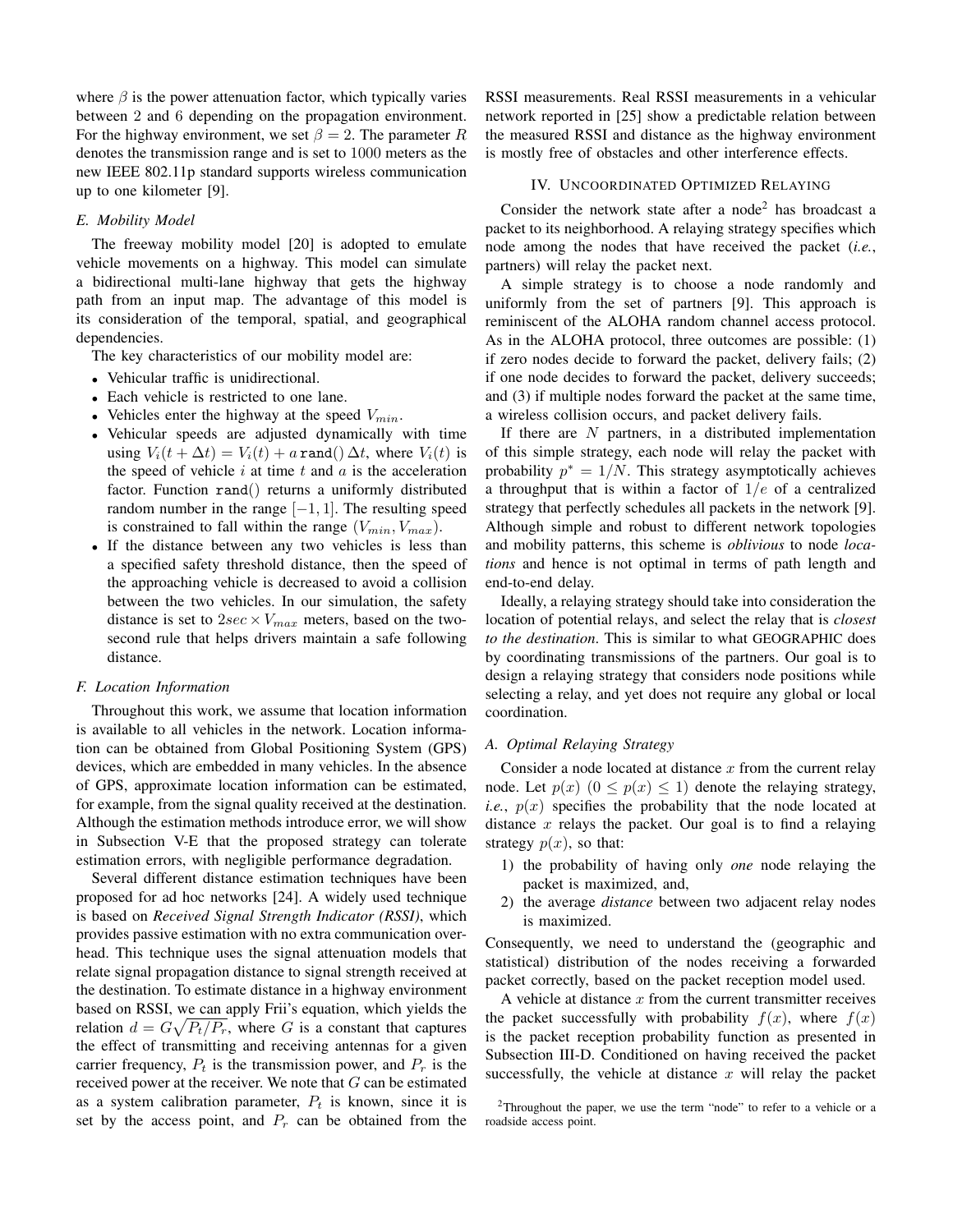with probability  $p(x)$ , where  $p(x)$  is the relaying strategy. Therefore, the probability that a vehicle at distance  $x$  relays the packet is given by  $f(x)p(x)$ .

For the sake of analysis, we assume that vehicles are distributed on the highway according to a spatial Poisson process with rate  $\lambda$ . Later, in Subsection V-D, we will investigate the impact of this assumption on the performance of our strategy using simulations.

Using the theory of Poisson processes [26], the vehicles that will relay the packet form a non-homogeneous Poisson process with rate  $\lambda(x) = \lambda f(x)p(x)$ . In the following proposition, we outline a simple proof of this result for completeness.

Proposition 1. *Suppose that* Π *is a Poisson process over a line with rate* λ*. An Event of* Π *at location* x *is counted independently with probability*  $p(x)$ *. Then the new process of counted events denoted by*  $\Pi_p$  *forms a non-homogeneous Poisson process with rate*  $\lambda(x) = \lambda p(x)$ *.* 

*Proof:* Define  $N(a, b)$   $(a, b \ge 0)$  as the number of counted events in the interval  $(a, b]$ . The counting process  $\Pi_p$  is a non-homogeneous Poisson process if it satisfies four conditions [27]:

1)  $N(0,0) = 0$ 

2) Number of events in non-overlapping intervals are independent<br> $\lim_{x \to \infty} \mathbb{P}\{N(x+h,x)=1\}$ 

3) 
$$
\lim_{h\to 0} \frac{\mathbb{P}\{N(x+h,x)=1\}}{h} = \lambda(x)
$$

4) 
$$
\lim_{h \to 0} \frac{\mathbb{P}\{N(x+h,x) > 1\}}{h} = 0
$$

Conditions 1, 2, and 4 are satisfied since these conditions are true for a homogeneous Poisson process [27], and the counted events are a subset of all events in Π. To show that condition 3 follows as well, define  $M(a, b)$   $(a, b \ge 0)$  as the number of  $\Pi$ 's events that occur in the interval  $(a, b]$ , in contrast with  $N(a, b)$  that gives the number of *counted* events in the same interval. We obtain that

$$
\mathbb{P}\{N(x+h,x) = 1\} \n= \mathbb{P}\{M(x+h,x) = 1 \land N(x+h,x) = 1\} \n+ \mathbb{P}\{M(x+h,x) \ge 2 \land N(x+h,x) = 1\}, \n= \mathbb{P}\{M(x+h,x) = 1 \land N(x+h,x) = 1\}, \n= \lambda hp(x).
$$

Vehicles on the highway form a Poisson point process with rate  $\lambda$ . A point is counted if it can correctly receive a packet and forward it. Since the counting process is independent for each point, according to Proposition 1, the distribution of vehicles relaying the packet form a non-homogeneous Poisson process with rate  $\lambda(x) = \lambda f(x)p(x)$ .

Using the theory of non-homogeneous Poisson processes, the probability of occurrence of  $n$  events in a nonhomogeneous Poisson process is given by the following theorem [26].

Theorem 2. *The probability of occurrence of* n *events in the interval* (a, b] *for a non-homogeneous Poisson process with* *rate*  $\lambda(x)$  *is given by:* 

$$
\mathbb{P}\left\{N(a,b)=n\right\} = \frac{\left(\int_a^b \lambda(x) \, dx\right)^n e^{-\left(\int_a^b \lambda(x) \, dx\right)}}{n!} \,. \tag{2}
$$

A packet is successfully forwarded if exactly one vehicle relays it. In order to avoid concurrent relaying that causes a collision, or no relaying at all, we set the number of events (*i.e.*, number of vehicles that relay the packet) in Theorem 2 to 1. We therefore obtain that

$$
\mathbb{P}\left\{N(0,\infty)=1\right\}=(\int_0^\infty \lambda(x)\,dx)\,e^{-(\int_0^\infty \lambda(x)\,dx)}.\tag{3}
$$

Our first requirement is to maximize the probability of observing exactly one relay. A function of the form  $\alpha e^{-\alpha}$  achieves its maximum at  $\alpha = 1$ , and the maximum is equal to  $1/e$ . Therefore, to maximize  $\mathbb{P}\{N(0,\infty)=1\}$ , we have

$$
\int_0^\infty \lambda(x) dx = \int_0^\infty \lambda f(x) p(x) dx = 1,
$$
 (4)

or, equivalently,

$$
\int_0^\infty f(x)p(x) \, dx = 1/\lambda \,. \tag{5}
$$

Our second requirement is to maximize the average hop length. Thus, the following expression, which is the average distance between two adjacent relays, should be maximized:

$$
\int_0^\infty x \lambda f(x) p(x) \, dx \,. \tag{6}
$$

To summarize, we want to find a  $p(x)$  that maximizes expression (6) while satisfying the constraint (4). Since  $0 \le$  $p(x) \leq 1$ ,  $\int_0^\infty f(x)p(x) dx$  is the area under a curve that is less than or equal to  $f(x)$  at each point. We have to find  $p(x)$ so that the area under the curve  $xf(x)p(x)$  is maximized. To this end, we show that the optimal relaying strategy  $p(x)$ that satisfies these conditions is a *threshold-based* policy, and then compute the optimal threshold for UDG and LNS packet reception models.

**Theorem 3.** *The optimal relaying strategy*  $p(x)$  *is of the form* 

$$
p(x) = \begin{cases} 0, & \text{if } x < T \\ 1, & \text{if } x \ge T \end{cases}
$$
 (7)

*where*  $T(T>0)$  *is a distance threshold.* 

 $\Box$ 

*Proof:* We begin by tiling the area under the curve<sup>3</sup>  $f(x)p(x)$  into small rectangles of width  $\Delta x$  and height  $\delta$ . Since  $0 \leq p(x) \leq 1$ , the optimal relaying strategy  $p(x)$ essentially chooses a subset of the tiles under the curve  $f(x)$ so that expression (6) is maximized subject to constraint (4).

Any rectangle with height  $\delta$  under the curve  $f(x)p(x)$ is mapped to a rectangle with height  $x\delta$  under the curve  $xf(x)p(x)$  because the two curves differ only by a factor of x. Next, we iteratively select rectangles under the curve  $f(x)p(x)$ that give rectangles under the curve  $xf(x)p(x)$  with the largest area. This process is continued until the total selected area

<sup>3</sup>At this stage of the proof, we do not know the exact shape of this curve as  $p(x)$  is unknown.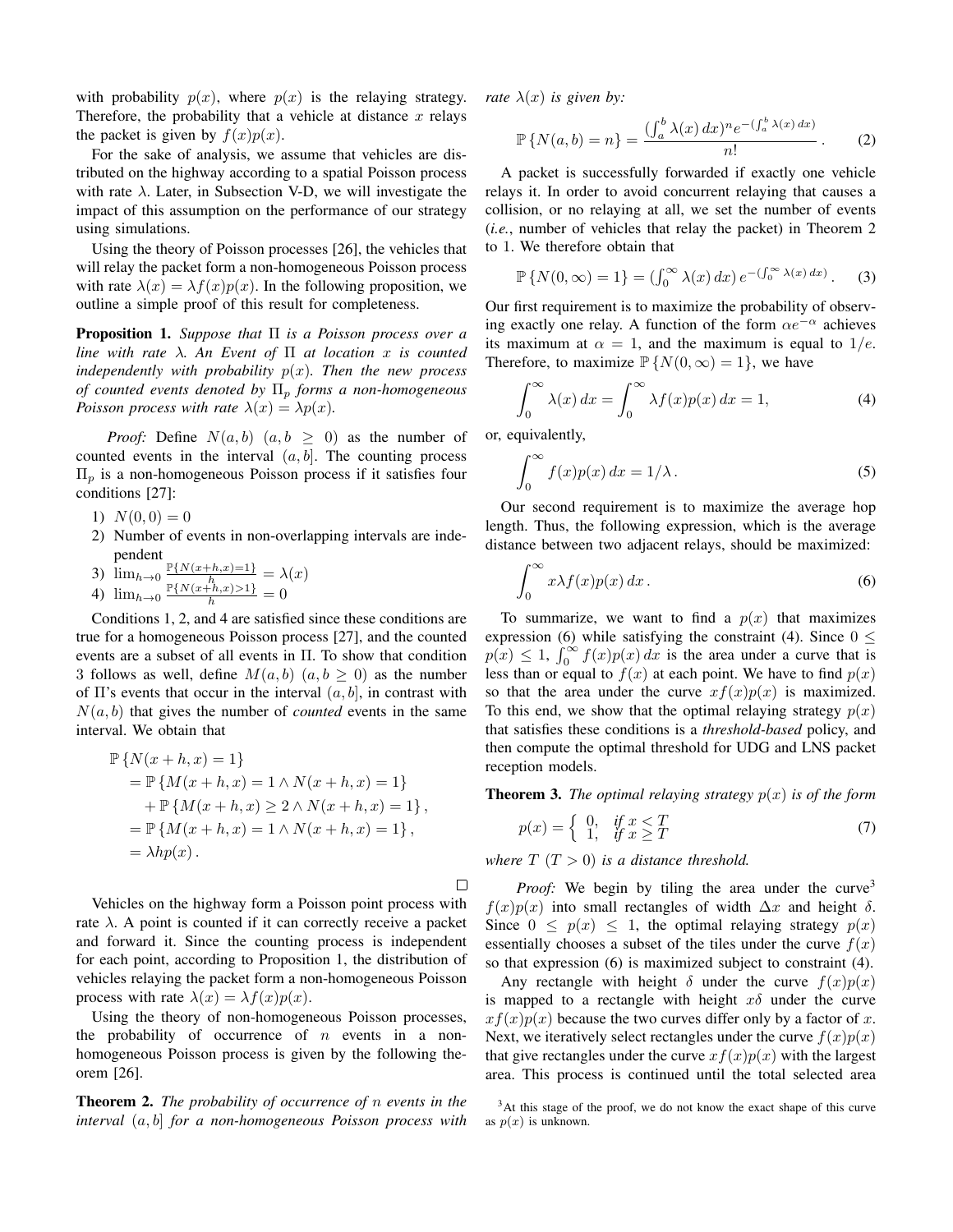

Figure 2. To maximize the average distance between relays, rightmost tiles are chosen (arrow direction). The total area of the chosen tiles is equal to  $1/\lambda$ .

under the curve  $f(x)p(x)$  equals  $1/\lambda$  (see Eqn. (5)). To select a rectangle, all of the rectangles beneath it must be already selected in order to form a continuous area under a curve. In each iteration, the algorithm selects the rightmost rectangle because it has the largest x producing the largest area for a fixed  $\Delta x$ . Consequently, columns are selected from right to left until the total selected area becomes equal to  $1/\lambda$ .

Figure 2 shows an example of how the algorithm selects the rectangles and the final result. The black region is equal to the area under the curve  $f(x)p(x)$ . Clearly,  $p(x)$  is a unit step function shifted by a constant  $T$  as in Eqn. (7). This geometric proof holds for any packet reception function  $f(x)$  that is monotonically decreasing with  $x$  (a realistic assumption).

#### *B. Computing Optimal Threshold*

Every vehicle should know its distance  $x$  from the current transmitter. If vehicles are equipped with GPS then  $x$  is readily available. Otherwise,  $x$  can be estimated using the received signal strength, as discussed earlier in Subsection III-F. In order to fully characterize the optimal relaying strategy  $p(x)$ , we need to specify  $T$  in Eqn. (7), which depends on vehicle density and packet reception model. In this subsection, we compute  $T$  for the two packet reception models described in Subsection III-D, namely UDG and LNS models. It is straightforward to extend our analysis to other packet reception models.

*1) Unit Disk Graph Model:* In UDG,  $f(x) = 0$  for  $x >$ R indicating that  $T \leq R$ . By substituting  $f(x)$  and  $p(x)$  in Eqn. (4), we obtain that

$$
\int_0^\infty \lambda f_{\text{UDG}}(x) p(x) \, dx = \int_T^R \lambda \, dx = 1. \tag{8}
$$

Consequently, it is obtained that

$$
T = R - \frac{1}{\lambda} \,. \tag{9}
$$

Obviously, as  $\lambda \to \infty$  we have  $T \to R$ , which is the maximum possible hop length. Therefore, for UDG model, as the vehicle density on the highway increases, our relaying strategy actually achieves the largest hop length resulting in *minimum end-to-end delay*.

*2) Log-Normal Shadowing Model:* In LNS, f(x) has a critical point at  $R$ . Therefore, there are two possible regions for T as follows.

(i) If 
$$
T \leq R
$$
:

$$
\int_0^\infty \lambda f_{LNS}(x) p(x) dx = \int_T^R \lambda (1 - \frac{1}{2} (\frac{x}{R})^{2\beta}) dx + \int_R^{2R} \lambda \frac{1}{2} (\frac{2R - x}{R})^{2\beta} dx
$$
(10)  
= 1.

After some algebraic manipulation, we obtain that

$$
(R - T) - \frac{T^{2\beta + 1}}{2R^{2\beta}(2\beta + 1)} = \frac{1}{\lambda}.
$$
 (11)

(ii) If  $T > R$ :

 $\Box$ 

$$
\int_{T}^{2R} \frac{1}{2} \left(\frac{2R - x}{R}\right)^{2\beta} dx = \frac{1}{\lambda},\tag{12}
$$

which, results in the following expression

$$
T = 2R - \left(\frac{2R^{2\beta}(2\beta + 1)}{\lambda}\right)^{\frac{1}{2\beta + 1}}.
$$
 (13)

To find  $T$ , Eqns. (11) and (13) are solved numerically. However, according to  $T > R$  and  $T \leq R$  conditions only one of these equations results in a valid choice for T.

#### *C. Recovery From Unsuccessful Relaying*

Although our relaying strategy is optimized to achieve the highest successful relaying probability, there is still a non-zero chance (equal to  $1 - \frac{1}{e}$ ) that there would be no relay or more than one relay after the threshold  $T$ . In the case of no relaying or collision, we need a recovery mechanism to retransmit the packet.

Different mechanisms can be used to handle the recovery process. One mechanism is to dynamically adjust the threshold based on the reason for forwarding failure. If the failure was due to the collision of concurrent transmissions, the threshold will increase to narrow down the relaying region. On the other hand, if the channel was idle during the last time slot, then the threshold will decrease to expand the relaying region and accommodate more vehicles. This mechanism resembles the dynamic adjustment of *contention window* in IEEE 802.11 standard.

Another alternative, which we adopt in this work, is to introduce back-up regions to relay the packet when the first region fails. These adjacent regions are separated by the thresholds that specify the length of each region as illustrated in Figure 3. Regions are ordered according to their thresholds; a region with a larger threshold has higher priority for relaying. For a region  $R_i$ , the optimal threshold  $T_i$  is computed so that the probability of successful relaying within the region is maximized. That is, the width of the region  $R_i$ , *i.e.*,  $T_i - T_{i+1}$ , is chosen so that the probability of having only one relay in the region is maximum. Upon receiving a packet, region  $R_1$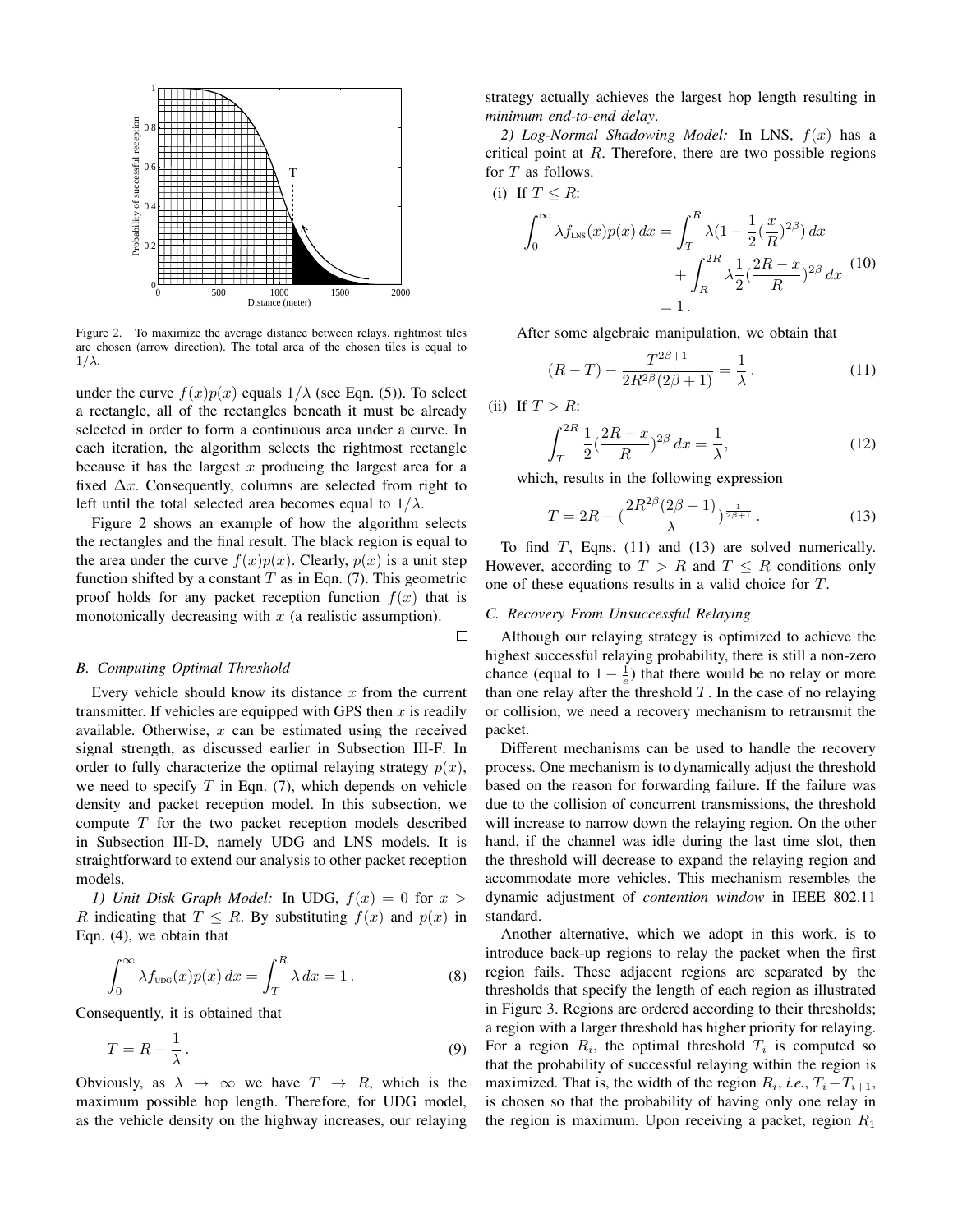

Figure 3. The priority of regions for relaying a packet decreases from right to left.

(*i.e.*, the farthest region) tries to relay the packet. Vehicles in other regions listen to the channel to determine if  $R_1$  could successfully relay the packet. If region  $R_i$  fails to relay the packet successfully, region  $R_{i+1}$  will take its turn. This process continues until the packet is relayed successfully.

The same technique we used to compute the first threshold in the previous subsection can be used to compute other thresholds. For instance, to compute the second threshold  $(T_2)$ , we have

$$
\int_{T_2}^{T_1} f(x) \, dx = \frac{1}{\lambda},\tag{14}
$$

where  $f(x)$  is the packet reception function. This equation can be solved for  $T_2$ . Once  $T_2$  is computed, other thresholds can be computed iteratively.

# V. PERFORMANCE EVALUATION

In this section, we evaluate the performance of OPTIMIZED through simulation, and compare it against RANDOM proposed in [9]. Other schemes such as weighted p-persistent [14] do not consider vehicle density in their rebroadcast probability function. Since vehicle density changes during the day, we consider RANDOM for comparison. Although simple, RAN-DOM can adapt rebroadcasting probability to vehicle density. We also investigate the impact of the Poisson assumption for vehicle distribution, and distance estimation inaccuracies on the performance of OPTIMIZED. The performance measures of interest in this section are the end-to-end delay and throughput.

#### *A. Simulator Overview*

The simulation was built using the OMNeT++ discreteevent simulator [28]. A one-lane unidirectional highway was simulated using the freeway mobility model described in Section III-E. The highway was 10 Km long, with a single roadside AP at the beginning of the segment. The Log-Normal Shadowing (LNS) packet reception model was used to obtain the packet reception probability at a given location.

During the initialization phase of the simulation, the simulation parameters are set to their initial values, as shown in Table I. Each time slot is 0.1 second. The simulation has a 1000-second warmup period, during which vehicles enter the highway and move according to the freeway mobility model. Following the warmup period, performance data for the relaying strategies are recorded for an additional 500 seconds of simulation run. During this phase, new vehicles continue to arrive to the highway according to a Poisson process. The inter-arrival times are exponentially distributed with mean  $\mu$ . The exponential distribution has been found to be a good model for vehicles entering a highway [29]. Our simulator,

Table I SIMULATION PARAMETER SETTINGS.

| Simulation Settings          |                              |                             |
|------------------------------|------------------------------|-----------------------------|
| Section                      | Parameter                    | Value                       |
| General                      | Vehicle arrival rate $(\mu)$ | $0.2 - 1.0$ vehicle/sec     |
|                              | Packet generation rate       | 0.02 packet/time-slot       |
|                              | Simulation Length            | 1500 sec                    |
| Freeway<br>mobility<br>model | $(V_{min}, V_{max})$         | $(30, 60), (80, 100)$ Km/hr |
|                              | Max acceleration             | $1.0$ Km/sec                |
|                              | Safety distance              | $2V_{max}$                  |
| Packet<br>reception<br>model | R                            | $1000 \text{ m}$            |
|                              | β                            | 2                           |



Figure 4. Measured vehicle density for different vehicle arrival rates.

however, is able to use any general distribution for vehicle inter-arrival times.

We study one-hop and multi-hop performance of OPTI-MIZED and RANDOM. Simulation and analytical results are presented for different vehicle densities, which are controlled by changing the rate at which vehicles enter the highway. Figure 4 shows the relationship between vehicle density on the highway and vehicle arrival rate. In the figure, the *Low Mobility* and *High Mobility* refer to  $(V_{min}, V_{max})$  of  $(30, 60)$ and (80, 100) Km/hr, respectively. The dashed lines, added for comparison purpose, present vehicle density if vehicles move with a constant velocity instead of using the mobility model.

Next, we present simulation results for the single-hop and multi-hop network settings. Each simulation is repeated 5 times and the average is presented with 95% confidence intervals.

#### *B. Single-Hop Performance*

We consider single-hop throughput to study the performance of the relaying strategies, and validate the analytical results presented in Section IV. More precisely, we want to see if the calculated optimal threshold achieves the maximum throughput when a realistic mobility model is used. For ease of exposition, we ignore recovery/retransmisisons and focus on the throughput achieved with a single threshold. We define the single-hop *throughput* as the *fraction of packets that can be relayed successfully*.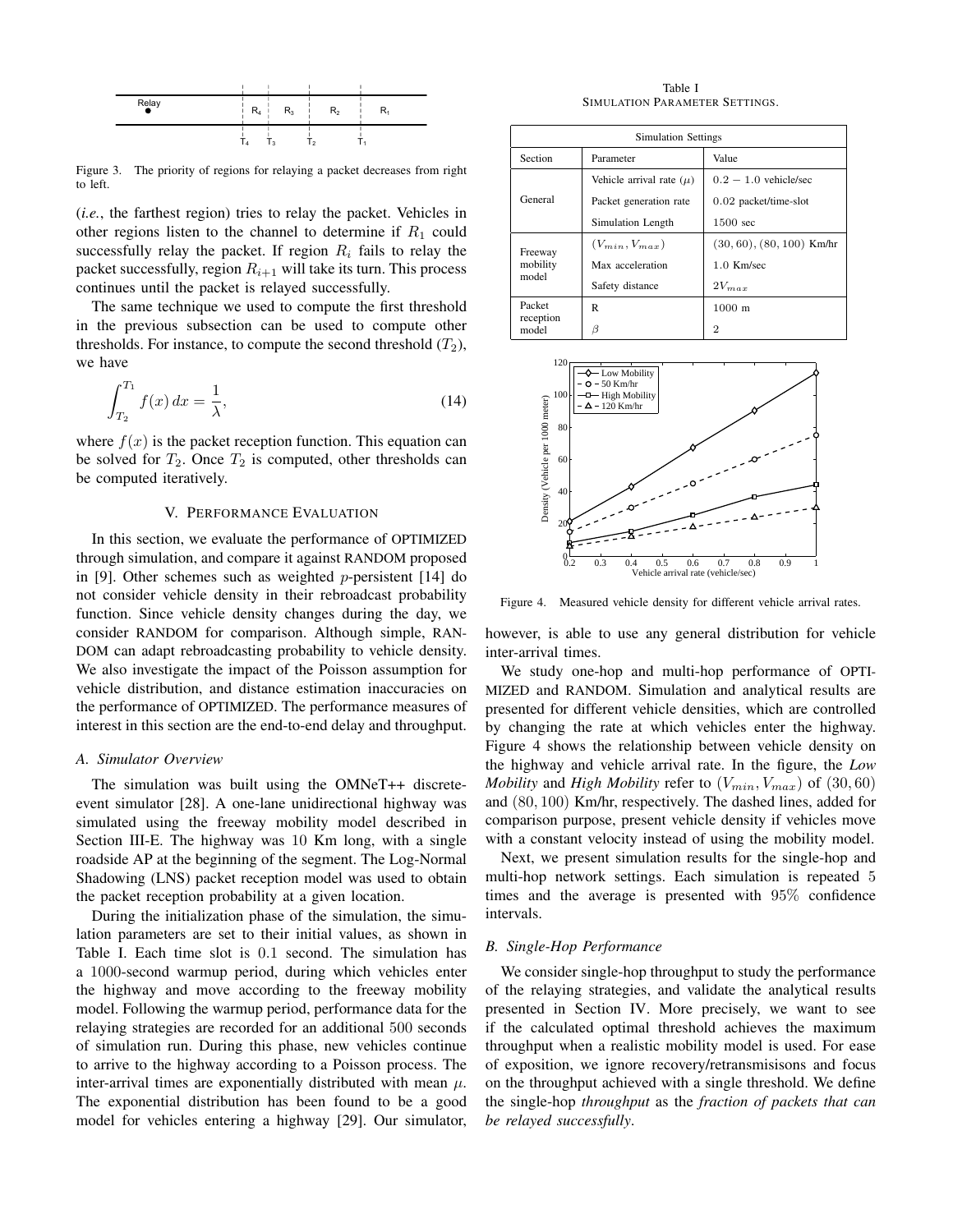

Figure 5. Effect of threshold T on the single-hop throughput ( $\mu = 0.8$ ).

*1) Effect of Relaying Threshold on Throughput:* Figure 5 shows the effect of the threshold  $T$  on the throughput. The throughput observed is highly dependent on the distance threshold  $T$ . When the threshold value is small, the relaying region is large, and many nodes attempt to relay packets simultaneously. The ensuing collisions dramatically reduce the throughput. At some larger threshold value, the throughput reaches its maximum value, and then falls sharply after this point because the probability of having at least one relaying node in this narrow region is very low.

In Section IV-A, we computed the probability of successfully relaying a packet in OPTIMIZED. Figure 5 shows strong agreement between the analytical results (dashed line) obtained in Subsection IV-B and the simulation results (solid line) for the achieved throughput. In particular, the shape of the distribution is similar, and the optimal threshold values obtained from both approaches are very close to each other. We have validated our analytical results against simulations in additional scenarios, which show similar behavior to Figure 5, and hence the results are not presented here.

*2) Effect of Vehicle Arrival Rate on Relaying Threshold:* Figure 6 shows the effect of vehicle arrival rate on the choice of thresholds. In particular, we focus on thresholds  $T_1$  and  $T_2$  corresponding to regions  $R_1$  and  $R_2$ , respectively. As the vehicle arrival rate increases, the threshold values increase slightly, making the regions smaller. This result makes sense intuitively. Since we want to have exactly one relay in each region on average, the length of all regions shrink if vehicle density increases (due to increased vehicle arrival rate). More precisely, this agrees with the analytical model since the optimal threshold for the first region comes from the equation  $\int_T^{\infty} \lambda f(x) dx = 1$ , where  $f(x)$  gives the probability of receiving a packet at distance x from the transmitter and  $\lambda$  is the rate of the Poisson process that determines the distribution of vehicles on the highway. Therefore, if vehicle density  $(\lambda)$ increases, then  $T$  increases to satisfy the equation. A similar justification applies for other regions.

*3) Effect of Vehicle Arrival Rate on Throughput:* The simulation results for the throughput are presented in Figure 7. We observe that as the vehicle density increases (*i.e.*, vehicle arrival rate increases) the achieved throughput slowly approaches its theoretical limit of  $1/e$ . Moreover, in low densities, the



Figure 6. Effect of vehicle arrival rate on relaying thresholds.



Figure 7. Effect of vehicle arrival rate on single-hop throughout.

throughput of OPTIMIZED is within 8% of that for RANDOM.

#### *C. Multi-Hop Performance*

In the multi-hop relaying scenario, a new packet is generated every 50 time slots (each time slot is 0.1 second.) and injected into the network. The roadside AP broadcasts the packet and vehicles try to forward it based on the relaying strategy in use. This procedure continues until the destination vehicle (7 Km away from the AP) is reached.

Figures 8 and 9 present the simulation results for low and high mobility scenarios, respectively (speed range for low and high mobility are  $(30, 60)$  and  $(80, 100)$  Km/hr, respectively). We observe that OPTIMIZED needs about half as many hops to reach the destination, and its end-to-end delay is about 50% less than that for RANDOM. On average, the next hop in RANDOM is  $\frac{R}{2}$  away, while the usage of thresholds in our scheme gives preference to those partners far from the previous hop, resulting in half as many hops as for RANDOM.

A slight decline in the number of hops is observed when the vehicle density increases. Recalling Figure 7, an increase in vehicle density results in a slight increase of all thresholds. This fact increases the average distance between two adjacent relays in the multi-hop path, and as a result, the number of hops required to reach the destination decreases slightly when the vehicle density increases. Moreover, the throughput of single-hop relaying approaches the  $1/e$  limit when density increases (see Figure 7). The two aforementioned observations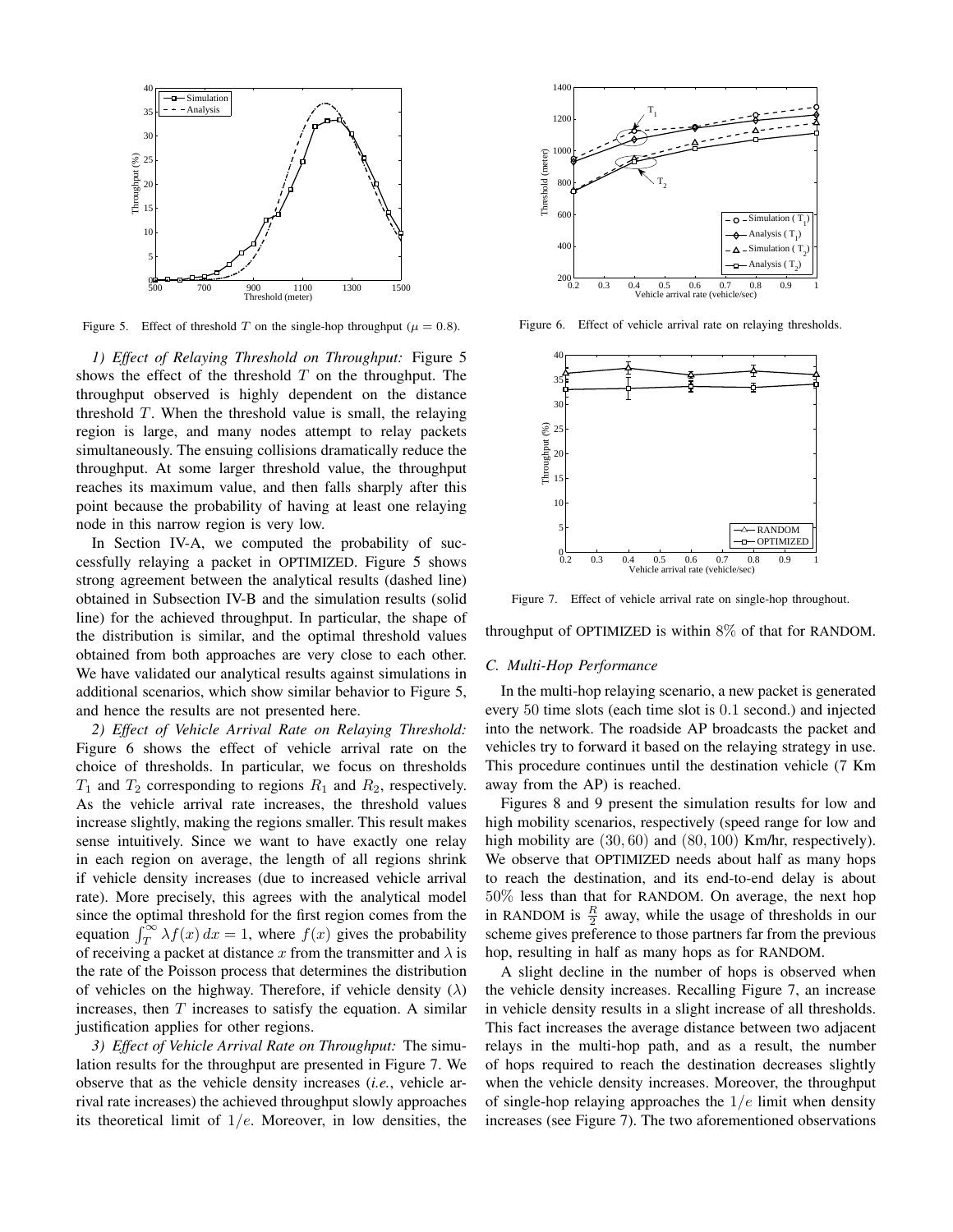

Figure 8. Multi-hop performance in low mobility scenario.



Figure 9. Multi-hop performance in high mobility scenario.

are the key features characterizing the end-to-end delay behavior of the relaying strategies. A similar behavior was observed for the high mobility case. The end-to-end delay is similar in both cases, especially when the vehicle density is high.

#### *D. Sensitivity to Vehicle Distribution*

The simulation results show that the performance is slightly worse in the low density scenarios. That is, the end-to-end delay improves as the vehicle density increases. Looking at a simulation snapshot of the highway and the positions of vehicles (see Figure 10) shows that the spatial distribution of vehicles varies with the arrival rate and the speed parameters of the freeway mobility model. When vehicle density is low, the freeway mobility model disturbs the distribution of nodes because the low speed nodes hinder approaching nodes, creating dense regions, while other regions are empty. Therefore, we suspect that the hypothesis of Poisson distribution of nodes on the highway is violated in low density scenarios.



Figure 10. Snapshot of 1500 meter highway for 3 vehicle arrival rates: 0.6 (top), 0.4 (middle), and 0.2 (bottom).

To further investigate this behavior, a chi-square test was performed on a sample of vehicle positions at an arbitrary time on the highway. The chi-square test (or  $\chi^2$  test) is widely used for goodness-of-fit test in order to determine whether a sample of observations follows a certain distribution, such as Poisson distribution. Using Matlab, we calculated the p-value of the chi-square goodness-of-fit, which is the probability of observing a Poisson distribution.

Figure  $11(a)$  shows the calculated *p*-value for different vehicle arrival rates. It is observed that the Poisson distribution



Figure 11. (a) Goodness-of-fit, and (b) independence tests for vehicle distribution on the highway.

hypothesis is rejected due to the very low value of  $p$  when the arrival rate is 0.2 (*i.e.*, 13 vehicles per 1000 meters on average). For other arrival rates, the  $p$ -value is high enough to accept the hypothesis. However, a significant increase in p-value is observed when density increases, implying that the distribution of vehicles resembles the Poisson distribution at higher arrival rates.

We have also plotted the autocorrelation function for vehicle positions in Figure 11(b) for the high mobility scenario. The autocorrelation is used to test for the independence of observed samples. The figure shows that the autocorrelation function at different lags is extremely low, indicating independent vehicle locations on the highway.

The freeway mobility model disturbs the initial distribution of vehicles completely when density is very low. However, as shown in Figures 8 and 9, OPTIMIZED is relatively insensitive to the arrival rate and the mobility model, and provides acceptable performance even in the low density scenario.

#### *E. Sensitivity to Distance Estimation Error*

In this subsection, we study the effect of distance estimation error on the performance of OPTIMIZED. Recall that OPTI-MIZED requires knowledge of the distance between vehicles and the current transmitter in order to choose a relay. In practice, particularly in the absence of onboard GPS, distance estimation may not be accurate. For example, RSSI-based distance estimation techniques are in general inaccurate. To study the sensitivity of OPTIMIZED to distance estimation errors, an *artificial error* is added to vehicle distances that are obtained from the simulator. After this process, each vehicle knows its distance with some error and not accurately. The distance error for each vehicle is randomly picked from a normal distribution with mean 0 and variance  $\sigma^2$ .

Figure 12 illustrates the single-hop throughput and multihop delay for different values of  $\sigma$ , where the transmission range is  $R = 1000$  m. It is observed that the singlehop throughput is affected only when  $\sigma$  exceeds  $R/5$ , *i.e.*, 200 m, which represents a significantly high estimation error. However, for a reasonable estimation error, both the singlehop throughput and end-to-end delay are relatively unchanged. Interestingly, we observe that when the estimation error is extremely high the end-to-end delay approaches that of RAN-DOM.